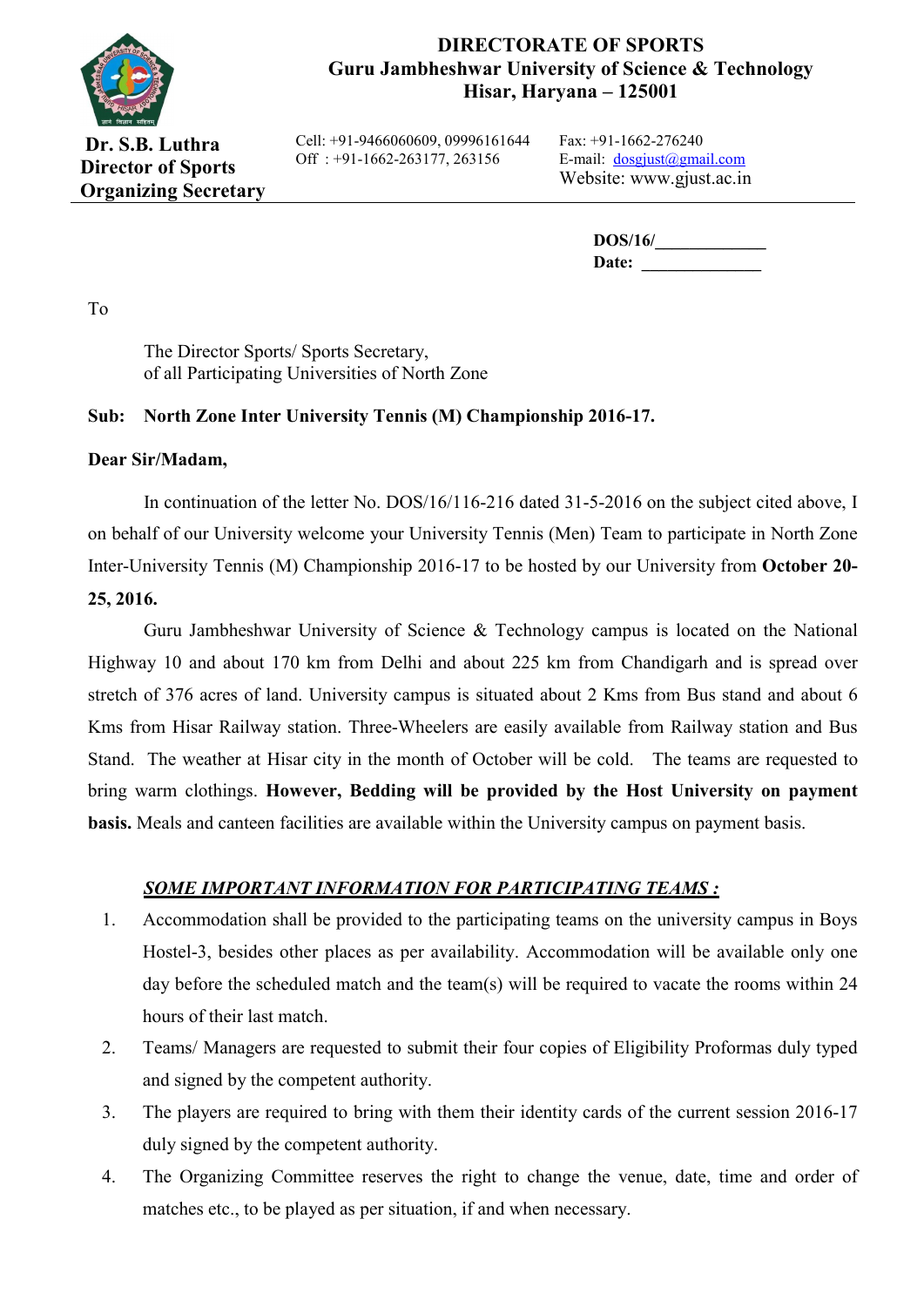- 5. Teams producing incomplete particulars will not be eligible to participate in the championship. No cutting / overwriting, is permitted on particulars of eligibility details.
- 6. Team Managers will be fully responsible for the discipline of their respective teams/players and damage to utilized property etc., if any, will be recoverable from the concerned team(s) Managers.
- 7. Teams are requested to bring with them their own locks to ensure safety of their belongings. A sum of Rs. 1000/- would be required as security deposit which shall be refunded by the Officer-In-charge of accommodation at the time of departure.
- 8. Umpiring / Officiating Charges are expected to be Rs. 1000/- per match.
- 9. Match time and venue information will be intimated after reporting of the participating teams on the first day and later every day in the evening.
- 10. Matches will be played at Guru Jambheshwar University of Science & Technology, Sports Complex, Hisar. All matches will be played on Best of Five match basis on Davis cup pattern. Teams are requested to report at the match venue 30 minutes before the start of the match in proper sport kit.
- **11. Official balls for the tournament will be "Wilson (Australian Open)", cost payable by the participating teams amounting to Rs. 350/- per set of three balls.**
- 12. Participating teams are expected to bring one flag of their respective Universities for ceremonial purpose.

The teams arriving in Hisar are to report at the **Reception Table in the Multipurpose Hall of the University. There shall be a meeting of all the Team Managers/Coaches on October 19, 2016 at 03:00 PM in which a copy of detailed program shall be given.** 

### **The Fixtures of the Championship are enclosed along with the invitation letter.**

Thanking you and hoping for your co-operation for making the championship a success.

Yours Sincerely,

 **Dr. S.B. Luthra** Director of Sports-cumorganizing Secretary

Copy to:

- 1. Dr. Gurdeep Singh, Under Secretary (Sports), AIU House, 16, Comrade Indrajit Gupta Marg, New Delhi for information.
- 2. Dean Students Welfare, GJUS&T, Hisar.
- 3. Head UCIC, GJUS&T, Hisar.
- 4. Public Relation Officer, GJUS&T, Hisar.
- 5. Secretary to the Hon'ble Vice-Chancellor (for kind information of the Hon'ble Vice-Chancellor, GJUS&T, Hisar.
- 6. Supdt. to Registrar (for kind information of the Registrar), GJUS&T, Hisar.